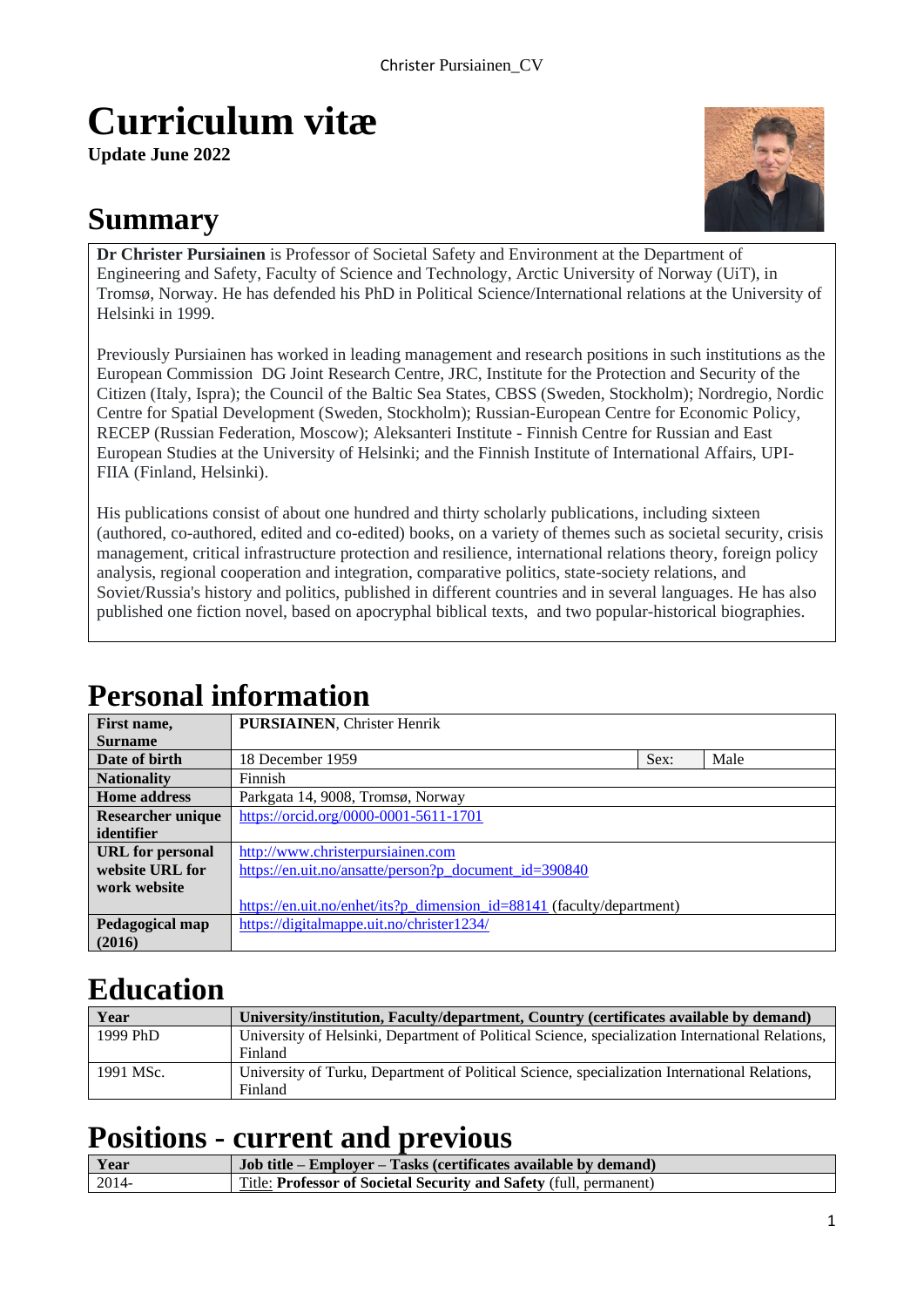|                 | Employer: UiT The Arctic University of Norway, Faculty of Science and Technology,                  |
|-----------------|----------------------------------------------------------------------------------------------------|
|                 | Department of Technology and Safety, Tromsø, Norway                                                |
|                 | Tasks: Research, project generation and management, teaching and supervising on first,             |
|                 | second and third cycle levels                                                                      |
| 2012-2014       | Title: Senior Scientist, Coordinator of European Reference Network for Critical                    |
|                 | <b>Infrastructure Protection</b>                                                                   |
|                 | <b>Employer: European Commission, DG Joint Research Centre, Institute of the Safety and</b>        |
|                 | Security of the Citizen, Ispra, Management and coordination of multinational and cross-            |
|                 | sectoral expert and authority networks. Italy                                                      |
|                 | Tasks: Management and coordination of multinational and cross-sectoral European Reference          |
|                 | Network for Critical Infrastructure Protection (around 100 organisations in public                 |
|                 | administration, businesses, research institutes and over 240 experts in the field of critical      |
|                 | infrastructure and counter-terrorism)                                                              |
| 2008-2014       | <b>Title: Senior Advisor in Civil Security</b>                                                     |
|                 | Employer: Council of the Baltic Sea States, International Secretariat, Stockholm, Sweden           |
|                 | Tasks: Management and coordination of competent authority networks in the field of safety          |
|                 | and security (civil protection, police, border guard, nuclear and radiation safety), of the eleven |
|                 | CBSS member states as well as liaison with other regional and international organisations;         |
|                 | multinational project generation and management with strong competent authority                    |
|                 | participation                                                                                      |
| 2001-2007       | <b>Title: Senior Research Fellow</b>                                                               |
|                 | Employer: Nordregio – Nordic Centre for Spatial Development, Stockholm, Sweden                     |
|                 | Tasks: Initiating, managing and coordinating multinational capacity building and research          |
|                 | projects in the field of safety and security                                                       |
| 2004-2005 (80%) | Title: Chief Expert on EU-Russia relations                                                         |
|                 | Employer: Russian-European Centre for Economic Policy, GOPA Consultants (Germany),                 |
|                 | located in Moscow, Russian Federation (on behalf of the European Commission)                       |
|                 | Tasks: Management and coordination of multinational research and policy advice teams in the        |
|                 | field of EU-Russia relations and providing policy advise to the EC and Russian authorities         |
| 2000-2001       | <b>Title: Acting Director</b>                                                                      |
|                 | <b>Employer: University of Helsinki, Aleksanteri Institute - The Finnish Centre for Russian</b>    |
|                 | and East European Studies, Helsinki, Finland                                                       |
|                 | Tasks: Leading an higher education and research institute of around 40 staff members, a            |
|                 | corporation of 13 Finnish universities                                                             |
| 1995-2000       | Title: Researcher (1995-1998) and Senior Researcher (1998-2000)                                    |
|                 | Employer: The Finnish Institute of international Affairs, Helsinki, Finland                        |
|                 | Tasks: Leading the institute's Russia-related research projects                                    |
| 1993-1994       | Title: Interpreter/translator                                                                      |
|                 | Employer: ABB (Installations), Finland; work site Samara Region, Russian Federations               |
|                 | Tasks: Translating in the field of electricity and gas in a German-funded military village         |
|                 | project; minor project managent issues in the gas sector                                           |
| 1983-1991       | <b>Title: Electrician</b>                                                                          |
|                 | Employer: Several electricity companies, mainly in construction, industry and maintenance, in      |
|                 | Helsinki, Tampere, Turku, Finland                                                                  |
| 1979-1982       | Title: Cabel factory worker (1979-1980) and Quality controller (1981-1982)                         |
|                 | Employer: Asea Kabel, Stockholm, Sweden                                                            |

## **Research grants and project management**

| Year      | Project – Participants – Role – Funder (Note: only main projects)                          |  |
|-----------|--------------------------------------------------------------------------------------------|--|
| 2021-2024 | Disinformation and people: impacts on societal trust and resilience (FAKENEWS)             |  |
|           | Participants: Three faculties from the UiT The Arctic University of Norway, Peace Research |  |
|           | Institute Oslo, TNO (Netherlands), led by the Centre for Peace Research/UiT                |  |
|           | Pursiainen's role: Work package leader, steering committee member on behalf of UiT/ITS     |  |
|           | Client/financer: Norwegian Research Council                                                |  |
|           | Website: TBA                                                                               |  |
| 2021-2023 | <b>Climate Change Resilience in Small Communities in the Nordic Countries (ClicNord)</b>   |  |
|           | Participants: Six research partners from Denmark, Iceland, Norway and Sweden, led by the   |  |
|           | University College Copenhagen (UCC)                                                        |  |
|           | Pursiainen's role: Work package leader, steering committee member on behalf of UiT         |  |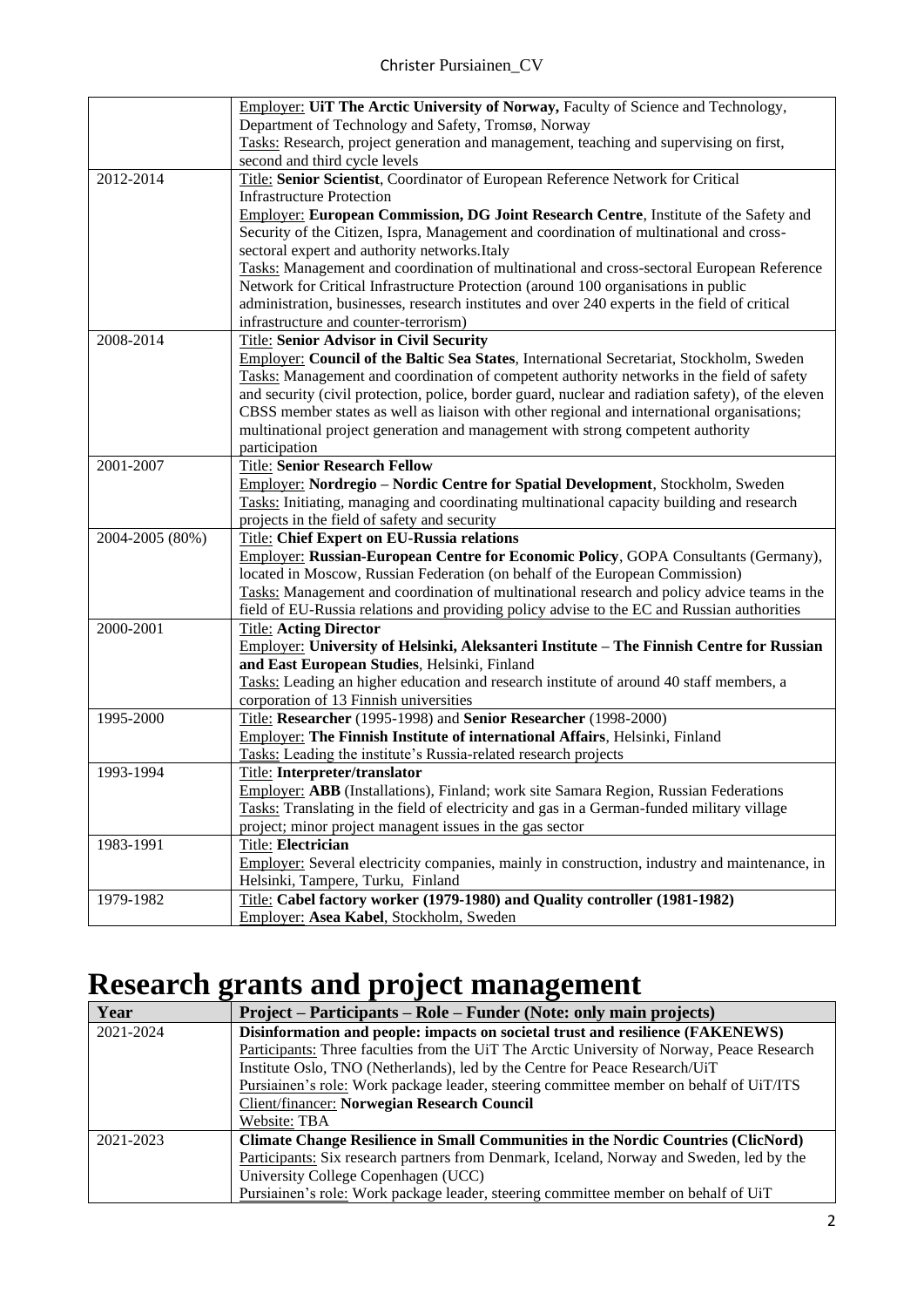|           | <b>Client/financer: Nordforsk (Nordic Coucil of Ministers)</b>                                    |
|-----------|---------------------------------------------------------------------------------------------------|
|           | Website: https://www.clicnord.org/                                                                |
| 2020-2023 | Needs-based education and studies in societal security (NEEDS)                                    |
|           | Participants: Several higher education institutions and civil protection practitioners from the   |
|           | Baltic Sea Region, led by the Council of the Baltic Sea States                                    |
|           | Pursiainen's role: Work package leader, steering committee member on behalf of UiT                |
|           | Client/financer: EU Erasmus+ Strategic Partnership                                                |
|           | Website: https://uit.no/project/needs?p document id=708664                                        |
| 2017-2019 | Enablement Besides Constraints: Human Security and a Cyber Multi-Disciplinary                     |
|           | Framework in the European High North (ECoHuCy)                                                    |
|           | Participants: Four partners from Finland, Norway, Sweden/Denmark, and the UK, led by the          |
|           | University of Lapland (FI)                                                                        |
|           | Pursiainen's role: Work package leader, steering committee member on behalf of UiT                |
|           | <b>Client/financer: Nordforsk (Nordic Coucil of Ministers)</b>                                    |
| 2019      | Food (in)Security in the Arctic: Contribution of Traditional and Local Food to promote            |
|           | Food Security with Particular Reference to the European High North                                |
|           | Participants: Partners from Finland, Norway, Sweden, Russia, Germany, and Canada, led by          |
|           | the University of Lapland (FI)                                                                    |
|           | Pursiainen's role: Project leader for the UiT part                                                |
|           | <b>Client/financer: Nordic Council of Minister</b>                                                |
| 2015-2018 | <b>Improved Risk Evaluation and Implementation of Resilience Concepts to Critical</b>             |
|           | <b>Infrastructure (IMPROVER)</b>                                                                  |
|           | Participants: 10 European partner institutions, led by SP Technical Research Institute of         |
|           | Sweden                                                                                            |
|           | Pursiainen's role: Project leader of the UiT part, work package leader, steering committee        |
|           | member                                                                                            |
|           | Client/financer: EC Horizon 2020-DRS-2014                                                         |
| 2017      | The Discipline of Societal Security in the Making: Let's Make it Together!                        |
|           | Participants: 8 partners from Finland, Norway, Sweden, Denmark, Icleand, and Russia, led by       |
|           | the UiT                                                                                           |
|           | Pursiainen's role: Initiator, project leader                                                      |
|           | <b>Client/financer: Nordic Council of Ministers</b>                                               |
| 2013-2017 | <b>Critical Infrastructure Preparedness and Resilience Research Network (CIPRNet)</b>             |
|           | Participants: 12 European partner institutions, led by Fraunhofer institute (IAIS, Bonn)          |
|           | Pursiainen's role: Project leader of the European Commission/JRC part                             |
|           | <b>Client/financer: European Commission, Seventh Framework Programme (FP7)</b>                    |
| 2016      | <b>Methodology for Measuring Critical Infrastructure Resilience</b>                               |
|           | Participants: 5 partners from Finland, large-scale authority and critical infrastructure operator |
|           | involvement                                                                                       |
|           | Pursiainen's role: Project leader, initiator, on behalf of his own company (at that time) Chan    |
|           | Puma House Oy                                                                                     |
|           | <b>Client/financer: Finnish Ministry of Defence</b>                                               |
| 2012-2013 | European Union Strategy for the Baltic Sea Region Flagship Project 14.3 (EUSBSR FP                |
|           | 14.3)                                                                                             |
|           | Participants: Competent civil protection authorities and other relevant actors from Denmark,      |
|           | Estonia, Finland, Germany, Latvia, Lithuania, Norway, Russia and Sweden                           |
|           | Pursiainen's role: Project leader first 6 months (on behalf of the CBSS), initiator               |
|           | <b>Client/financer: European Commission DG ECHO/Civil Protection, and the Swedish</b>             |
|           | <b>Institute</b>                                                                                  |
| 2011-2013 | European Union Strategy for the Baltic Sea Region, Priority Area 14                               |
|           | Participants: Baltic Sea Region civil protection authorities and related reseacr institutions     |
|           | Pursiainen's role: Project leader first 8 months (on behalf of the CBSS)                          |
|           | <b>Client/financer: European Commission, DG Regio</b>                                             |
| 2008-2010 | At the Crossroads of Post-Communist Transformation: The Strategic Choices of Russia               |
|           | and China in Comparative Perspective                                                              |
|           | Participants: Partners from Russia, China, US and Finland                                         |
|           | Pursiainen's role: Project leader (on behalf of Aleksanteri Institute, University of Helsinki),   |
|           | initiator                                                                                         |
|           | <b>Client/financer: Academy of Finland</b>                                                        |
| 2007      | From weak signals to response: civil protection early warning                                     |
|           | Participants: Nordregio (lead partner), 3 partner organisations from Finland, Sweden, Italy       |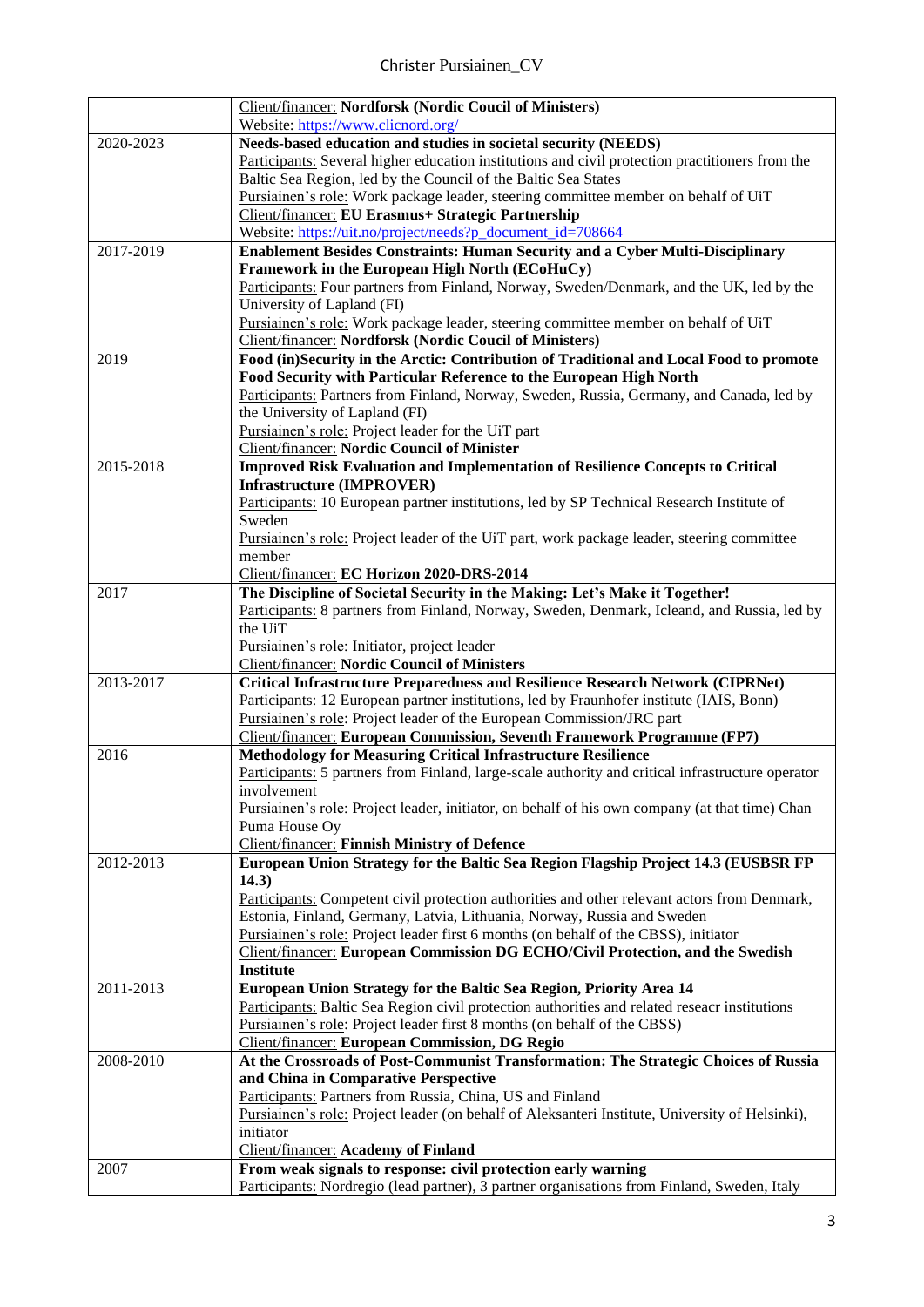|           | Pursiainen's role: Project leader, initiator                                                                                                              |
|-----------|-----------------------------------------------------------------------------------------------------------------------------------------------------------|
|           | <b>Client/financer: European Commission DG Environment, Civil Protection</b>                                                                              |
| 2007      | Towards regional strategy of critical infrastructure protection in the Baltic Sea Region                                                                  |
|           | Participants: Nordregio (lead partner), 11 partners from Finland, Sweden, Poland, Germany                                                                 |
|           | Pursiainen's role: Project leader, initiator                                                                                                              |
|           | <b>Client/financer: European Commission DG Freedom, Justice and Security</b>                                                                              |
| 2003-2007 | Eurobaltic project for civil protection in the BSR" and "Eurobaltic II                                                                                    |
|           | Participants: The Swedish Rescue Service Agency (lead partner), 40 partners from 11 Baltic                                                                |
|           | Sea Region countries, part of the CBSS Eurobaltic Programme                                                                                               |
|           | Pursiainen's role: Project leader for Nordregio's part, initiator                                                                                         |
|           | <b>Client/financer: EU BSR Interreg IIIB</b>                                                                                                              |
| 2003-2007 | Development of a conversion network in the BSR                                                                                                            |
|           | Participants: Brandenburger State Ministry of Economics Lead partner, 19 partners from 7                                                                  |
|           | <b>Baltic Sea Region countries</b>                                                                                                                        |
|           | Pursiainen's role: Project leader for Nordregio's part                                                                                                    |
|           | <b>Client/financer: EU BSR Interreg IIIB</b>                                                                                                              |
| 2003-2007 | Russia between integration and protectionism: Truck transport, forestry sector and                                                                        |
|           | ports                                                                                                                                                     |
|           | Participants: Nordregio (leader), subcontractor St Petersburg State University                                                                            |
|           | Pursiainen's role: Project leader, initiator.                                                                                                             |
|           | <b>Client/financer: Ministry for Foreign Affairs of Finland</b>                                                                                           |
| 2004-2005 | The Bologna process and its implications to Russia. European integration of Higher                                                                        |
|           | <b>Education</b>                                                                                                                                          |
|           | Participants: Russian-European Centre for Economic Policy, Moscow, with several                                                                           |
|           | participants representing Russian academic institutions (including MGU, MGIMO, St.                                                                        |
|           | Petersburg State University)                                                                                                                              |
|           | Pursiainen's role: Project leader                                                                                                                         |
|           | Client/financer: European Commission Tacis, Administration of the President of the RF (as                                                                 |
|           | beneficiary)                                                                                                                                              |
| 2004-2005 | Towards the Kaliningrad Partnership in the Russian-European relations                                                                                     |
|           | Participants: Russian-European Centre for Economic Policy, Moscow, with several                                                                           |
|           | participants representing Russian institutions and authorities                                                                                            |
|           | Pursiainen's role: Project leader                                                                                                                         |
|           | Client/financer: European Commission Tacis, Administration of the President of the RF (as                                                                 |
|           | beneficiary)<br><b>EU-Russian relations</b>                                                                                                               |
| 2004-2005 |                                                                                                                                                           |
|           | Participants: Russian-European Centre for Economic Policy, Moscow, with several<br>participants representing several Russian institutions and authorities |
|           | Pursiainen's role: Project leader                                                                                                                         |
|           | Client/financer: European Commission Tacis, Administration of the President of the RF, the                                                                |
|           | Government of the RF, State Duma (Russian partners as beneficiaries)                                                                                      |
| 2000-2005 | Nordic Network for Security Studies - Russia & Norden                                                                                                     |
|           | Participants: 10 researchers from the Nordic countries                                                                                                    |
|           | Pursiainen's role: Leader of the WG                                                                                                                       |
|           | <b>Client/financer: Nordic Council of Ministers</b>                                                                                                       |
| 2004      | The Finnish Defence Forces and Civil Security                                                                                                             |
|           | Participants: Aleksanteri Institute, University of Helsinki                                                                                               |
|           | Pursiainen's role: Project co-leader, initiator                                                                                                           |
|           | <b>Client/financer: The Ministry of Defence of Finland</b>                                                                                                |
| 2001-2002 | Database for business and administration: Russia, Estonia, Latvia, Lithuania and                                                                          |
|           | Poland                                                                                                                                                    |
|           | Partcipants: Aleksanteri Institute, University of Helsinki; LTT Research Ltd, Helsinki; Center                                                            |
|           | for Markets in Transition, Helsinki School of Economics; Nordregio                                                                                        |
|           | Pursiainen's role: Project leader, initiator                                                                                                              |
|           | <b>Client/financer:</b> The Finnish national fund for research and development SITRA                                                                      |
| 1999-2002 | <b>Crisis Decision-Making in Finland</b>                                                                                                                  |
|           | Participants: The Finnish Institute of International Affairs (FIIA) working group                                                                         |
|           | Pursiainen's role: Project co-leader, initiator                                                                                                           |
|           | <b>Client/financer:</b> The Academy of Finland                                                                                                            |
| 1998-2000 | <b>Russia beyond 2000</b>                                                                                                                                 |
|           | Participants: The Finnish Institute of International Affairs (FIIA) working group                                                                         |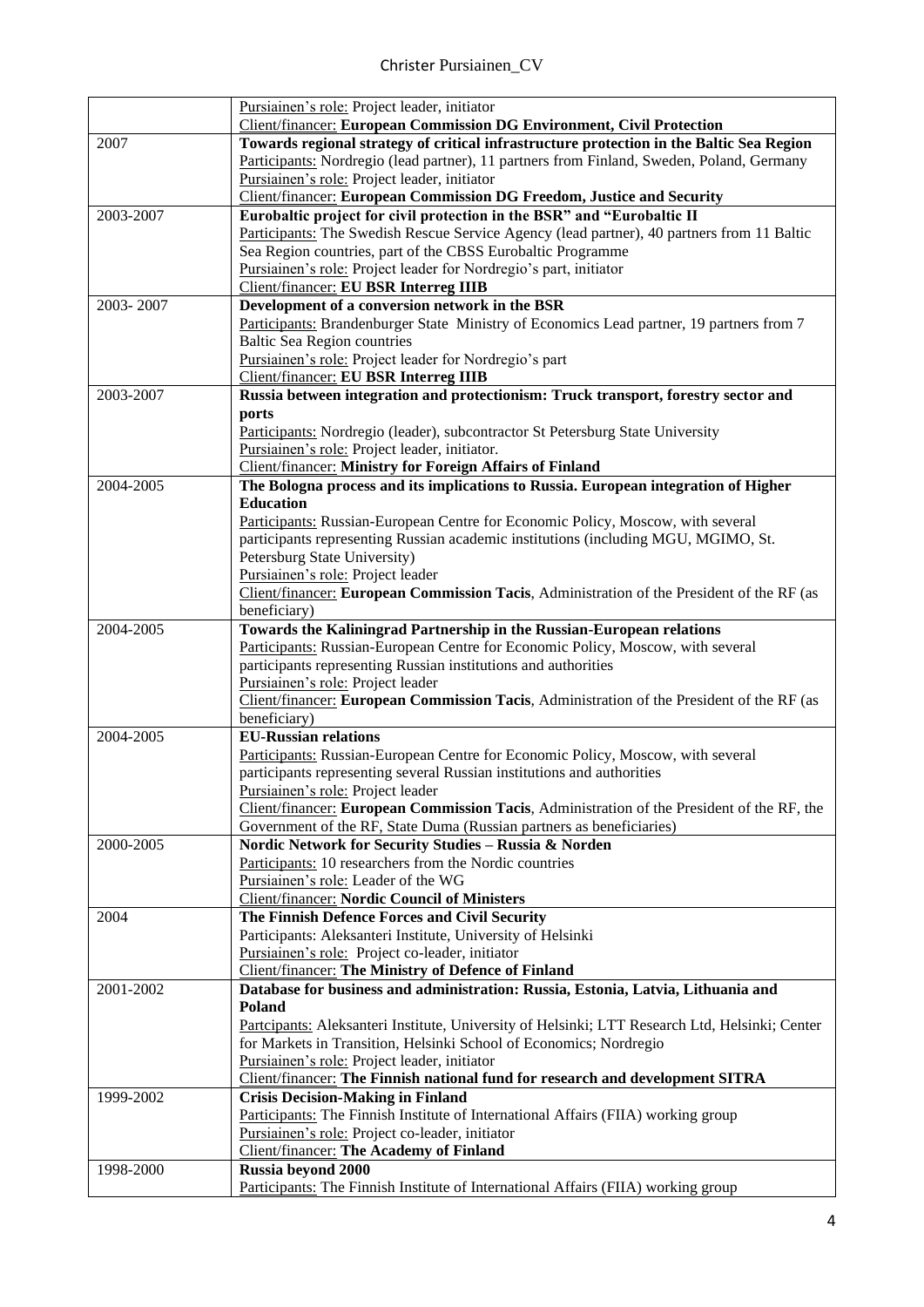| initiator<br>role:<br>. leader<br>$\sin$ anen $\sin$<br>Projec<br>.<br>. . |
|----------------------------------------------------------------------------|
| $\sim$<br><b>TITT</b><br>$\sim$ 1<br>CPT<br>lient<br>11nanc<br>. LP        |

## **Other relevant professional experience**

| Research group<br>director | Research Group 'Societal Security, Safety, Engineering, Environment and Emergency<br>preparedness' (S3E3) at the UiT/ITS 2015-2021 |
|----------------------------|------------------------------------------------------------------------------------------------------------------------------------|
|                            | https://en.uit.no/forskning/forskningsgrupper/gruppe?p_document_id=418243                                                          |
| Workshops,                 | Pursiainen has organised countless events in all the different positions listed above, from                                        |
| seminars,                  | larger conferences and symposiums, from authority network meetings to academic seminars,                                           |
| conferences                | from large- and small-scale workshops to public webinars. The latest ones include the joint                                        |
|                            | London School of Economics/UiT webinar series on China's increasing role in the Arctic in<br>2021.                                 |
| Current editorial          | Risk, Hazards & Crisis in Public Policy (Wiley), see                                                                               |
| positions                  | https://onlinelibrary.wiley.com/journal/19444079                                                                                   |
| <b>Evaluation</b> tasks    | Pursiainen has considerable experience in evaluating complex projects and programmes (most                                         |
|                            | recently EU Horizon 2020/current Horizon Europe calls; EU Marie Skłodowska-Curie                                                   |
|                            | Actions; Norwegian Research Council; National Science Centre Poland; Swedish Civil                                                 |
|                            | Contingences Agency; Czech Science Foundation). He also rather regularly evaluates                                                 |
|                            | Doctoral thesis manuscripts, professor/docent positions candidates etc. (most recently                                             |
|                            | University of Lund; UiT/Norway; University of Helsinki; Defence Academy of Sweden;                                                 |
|                            | Laurea Applied Science University of Finland etc.).                                                                                |
| Journal peer               | Pursiainen regularly peer-reviews conference submissions, book manuscripts, and especially                                         |
| reviewer                   | journal manuscripts in the fields of IR, post-communist studies, and societal security -related                                    |
|                            | public policy (in recent years, inter alia: Journal of European Integration; Security Dialogue;                                    |
|                            | American Political Science Review; Journal of International Relations and Development;                                             |
|                            | International Relations; Asian Journal of Comparative Politics; Europe-Asia Studies; Safety                                        |
|                            | Science; Risk, Hazards & Crisis in Public Policy; Sustainability; International Journal of                                         |
|                            | Critical Infrastructure Protection; International Journal for Disaster Risk Reduction; Journal                                     |
|                            | of Contingencies and Crisis Management; Infrastructures; Utilities; International Journal of                                       |
|                            | Environmental Research and Public Health; Dynamics of Asymmetric Conflict; Cities; etc.).                                          |

## **Honorary awards and fellowships**

| Year  | Description                                                                                  |
|-------|----------------------------------------------------------------------------------------------|
| 1999  | UKK (Urho Kaleva Kekkonen) Prize, handed over by the President of Finland Martti             |
|       | Ahtisaari for groundbreaking research on Russian foreign policy                              |
| 2011  | Non-fiction Finlandia Prize candidate for the Finnish-language biography of Lev Trotsky, and |
|       | Academic bookstore's Shadow non-fiction Finlandia prize best-selling winner for the same     |
|       | book $(2012)$                                                                                |
| 2018- | Visiting Professor at the London School of Economic, Centre for International Studies,       |
| 2019  | Department of International Relations (during a research leave from UiT)                     |

### **Languages**

| $\sim$<br>English            | Fluent       |
|------------------------------|--------------|
| Swedish (and 'Scandinavian') | Fluent       |
| Russian                      | Fluent       |
| Finnish                      | Native       |
| German                       | Good command |

## **Publications**

**2022**

**Pursiainen, C.** (2022). *The Crisis Cycle*. Oxford Research Encyclopedia of Politics/Encyclopedia of Crisis Analysis. Oxford: Oxford University Press. <https://doi.org/10.1093/acrefore/9780190228637.013.2037>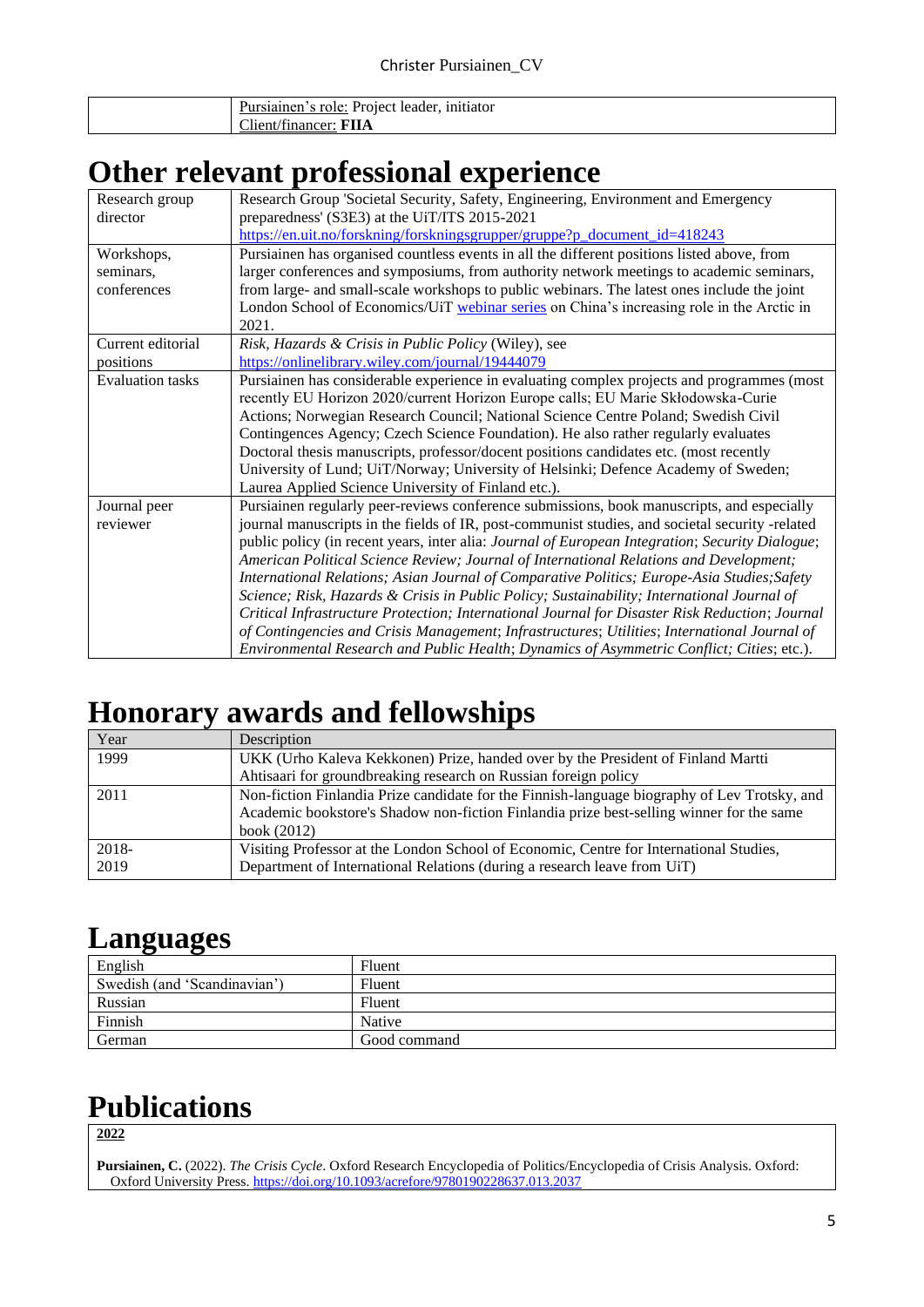Staupe-Delgado, R., Abdel-Fattah, D., & **Pursiainen, C.** (2021). A discipline without a name? Contrasting three fields dealing with hazards and disasters. *International Journal of Disaster Risk Reduction, 70:*102751. <https://www.sciencedirect.com/science/article/pii/S2212420921007123>

#### **2021**

- **Pursiainen, C.** (2021). *Digital solutions for online learning in societal security.* Stockholm: Council of the Baltic Sea States/EUSBSR Secure. [https://cbss.org/wp-content/uploads/2021/12/needs-digital-solutions-for-online-learning-in-societal](https://cbss.org/wp-content/uploads/2021/12/needs-digital-solutions-for-online-learning-in-societal-security.pdf)[security.pdf](https://cbss.org/wp-content/uploads/2021/12/needs-digital-solutions-for-online-learning-in-societal-security.pdf)
- Young, S., Buzane, G., Zuin, O., & **Pursiainen, C. (2021).** Enhancing Societal Security Graduate Employability in the Baltic Sea Region. Stockholm: Council of the Baltic Sea States[. https://cbss.org/publications/enhancing-societal-security-graduate](https://cbss.org/publications/enhancing-societal-security-graduate-employability-in-the-baltic-sea-region/)[employability-in-the-baltic-sea-region/](https://cbss.org/publications/enhancing-societal-security-graduate-employability-in-the-baltic-sea-region/)
- **Pursiainen, C.**, & Forsberg, T. (2021). *The Psychology of Foreign Policy*. Palgrave Series of Political Psychology. Palgrave MacMillan/SpringerNature[. https://www.palgrave.com/gp/book/9783030798864](https://www.palgrave.com/gp/book/9783030798864)
- **Pursiainen, C.**, & Abdel-Fattah, D. (2021). *Societal Security as a Higher Education: The State of the Art in the Baltic Sea Region*. NEEDS project proceedings. Stockholm: Council of the Baltic Sea States/EUSBSR Secure[. http://www.bsr](http://www.bsr-secure.eu/wp-content/uploads/2021/03/FINALV1-2.pdf)[secure.eu/wp-content/uploads/2021/03/FINALV1-2.pdf](http://www.bsr-secure.eu/wp-content/uploads/2021/03/FINALV1-2.pdf)
- **Pursiainen, C.**, & Rød, B.(2021). National disaster risk assessments in Europe. How comparable are they and why? *Risk, Hazards & Crisis in Public Policy*, 12(2), pp. 194-214. <https://onlinelibrary.wiley.com/doi/abs/10.1002/rhc3.12215>
- **Pursiainen, C.**, Alden, C., & Bertelsen, R. (2021). The Arctic and Africa in China's Foreign Policy: How Different Are They and What Does This Tell Us? *The Arctic Review on Law and Politics*, 12(1), pp. 31-55. <http://dx.doi.org/10.23865/arctic.v12.2440>

#### **2020**

- Rød, B., Lange, D., Theocharidou, M., & **Pursiainen, C.** (2020). From Risk Management to Resilience Management in Critical Infrastructure. *Journal of Management in Engineering*, 36(4): 04020039. [https://doi.org/10.1061/\(ASCE\)ME.1943-](https://doi.org/10.1061/(ASCE)ME.1943-5479.0000795) [5479.0000795](https://doi.org/10.1061/(ASCE)ME.1943-5479.0000795)
- **Pursiainen, C.** (2020). Russia's critical infrastructure policy: what do we know about it? *European Journal for Security Research*, 70[. https://doi.org/10.1007/s41125-020-00070-0](https://doi.org/10.1007/s41125-020-00070-0)
- **Pursiainen, C.** (2020). Arctic food crisis management. In Kamrul Hossain, Lena Maria Nilsson and Thora Martina Herrmann (eds.). *Food Security in the High North: Contemporary Challenges Across the Circumpolar Region*. London: Routledge, pp. 159-183. [https://www.routledge.com/Food-Security-in-the-High-North-Contemporary-Challenges-Across-the-](https://www.routledge.com/Food-Security-in-the-High-North-Contemporary-Challenges-Across-the-Circumpolar/Hossain-Nilsson-Herrmann/p/book/9781138370067)[Circumpolar/Hossain-Nilsson-Herrmann/p/book/9781138370067](https://www.routledge.com/Food-Security-in-the-High-North-Contemporary-Challenges-Across-the-Circumpolar/Hossain-Nilsson-Herrmann/p/book/9781138370067)
- **Pursiainen, C.** (2020). [Crisis Management and the Corona Crisis: tentative analysis; in Finnish] Kriisinhallinta ja koronakriisi: alustava arvio. *Kosmopolis*, 5 (2), pp. 50-7[1.http://srty.politiikasta.fi/wp](http://srty.politiikasta.fi/wp-content/uploads/sites/4/2020/06/kosmopolis_2_2020_pursiainen_51-71-1.pdf)[content/uploads/sites/4/2020/06/kosmopolis\\_2\\_2020\\_pursiainen\\_51-71-1.pdf](http://srty.politiikasta.fi/wp-content/uploads/sites/4/2020/06/kosmopolis_2_2020_pursiainen_51-71-1.pdf)

#### **2019**

- Montalvan Castilla, J., & **Pursiainen, C.** (2019). Cyberspace Effects on Civil Society. The Ultimate Game-Changer or Not? *Journal of Civil Society*, 15(4), pp. 392-41[1.https://doi.org/10.1080/17448689.2019.1672288](https://doi.org/10.1080/17448689.2019.1672288)
- Cassotta, S., Sidortsov, R., Goodsite, M.E., & **Pursiainen, C.** (2019). Cyber Threats, Harsh Environment and the European High North (EHN) in a Human Security and Multi-level Regulatory Global Dimension: Which Framework Applicable to Critical Infrastructures under "Exceptionally Critical Infrastructure Conditions (ECIC)? *Beijing Law Review*, 10. pp. 317-360. <https://digitalcommons.mtu.edu/michigantech-p/1476/>
- Montalvan Castilla, J., & **Pursiainen, C.** (2019). Citizen and civil society perspectives on cyberspace in the European High North. In G. Zojer (ed.). *Enablement besides Constraints: Human Security and a Cyber Multi-disciplinary Framework in the European High North. Synthesis Report.* Juridica Lapponica 47. Rovaniemi: Arctic Centre, University of Lapland, pp. 25-53. <https://lauda.ulapland.fi/bitstream/handle/10024/64114/Enablement%20Besides%20Constraints.pdf?sequence=1&isAllowed=y>
- Cassotta, S., Sidortsov, R., Goodsite, M.E., & **Pursiainen, C.** (2019). Climate Change, Environmental Threats and Cybersecurity in the European High North. In G. Zojer (ed.). *Enablement besides Constraints: Human Security and a Cyber Multi*disciplinary Framework in the European High North. Synthesis Report. Juridica Lapponica 47. Rovaniemi: Arctic Centre, University of Lapland, pp. 84-106.

<https://lauda.ulapland.fi/bitstream/handle/10024/64114/Enablement%20Besides%20Constraints.pdf?sequence=1&isAllowed=y>

#### **2018**

**Pursiainen, C.**, & Forsberg, T. (2018). The principle of territorial integrity in Russian international law doctrine: The case of Crimea. In P. Sean Morris (ed.), *Russian Discourses on International Law. Sociological and Philosophical Phenomenon*. London: Routledge, pp. 220-241[. https://www.routledge.com/Russian-Discourses-on-International-Law-Sociological-and-](https://www.routledge.com/Russian-Discourses-on-International-Law-Sociological-and-Philosophical/Morris/p/book/9780367586027)[Philosophical/Morris/p/book/9780367586027](https://www.routledge.com/Russian-Discourses-on-International-Law-Sociological-and-Philosophical/Morris/p/book/9780367586027)

Lange, D. et al., incl. **Pursiainen, C.** (2028). *Operationalisation of resilience to critical infrastructure*. IMPROVER H2020 project publication, 51 pp.

**Pursiainen, C.** (2017). *The Crisis Management Cycle*. London: Routledge.

<https://www.taylorfrancis.com/books/mono/10.4324/9781315629179/crisis-management-cycle-christer-pursiainen> **Pursiainen, C.** (2018). Critical infrastructure resilience: A Nordic model in the making? *International Journal of Disaster Risk Reduction* 2018, 27, pp. 632-641.<https://doi.org/10.1016/j.ijdrr.2017.08.006>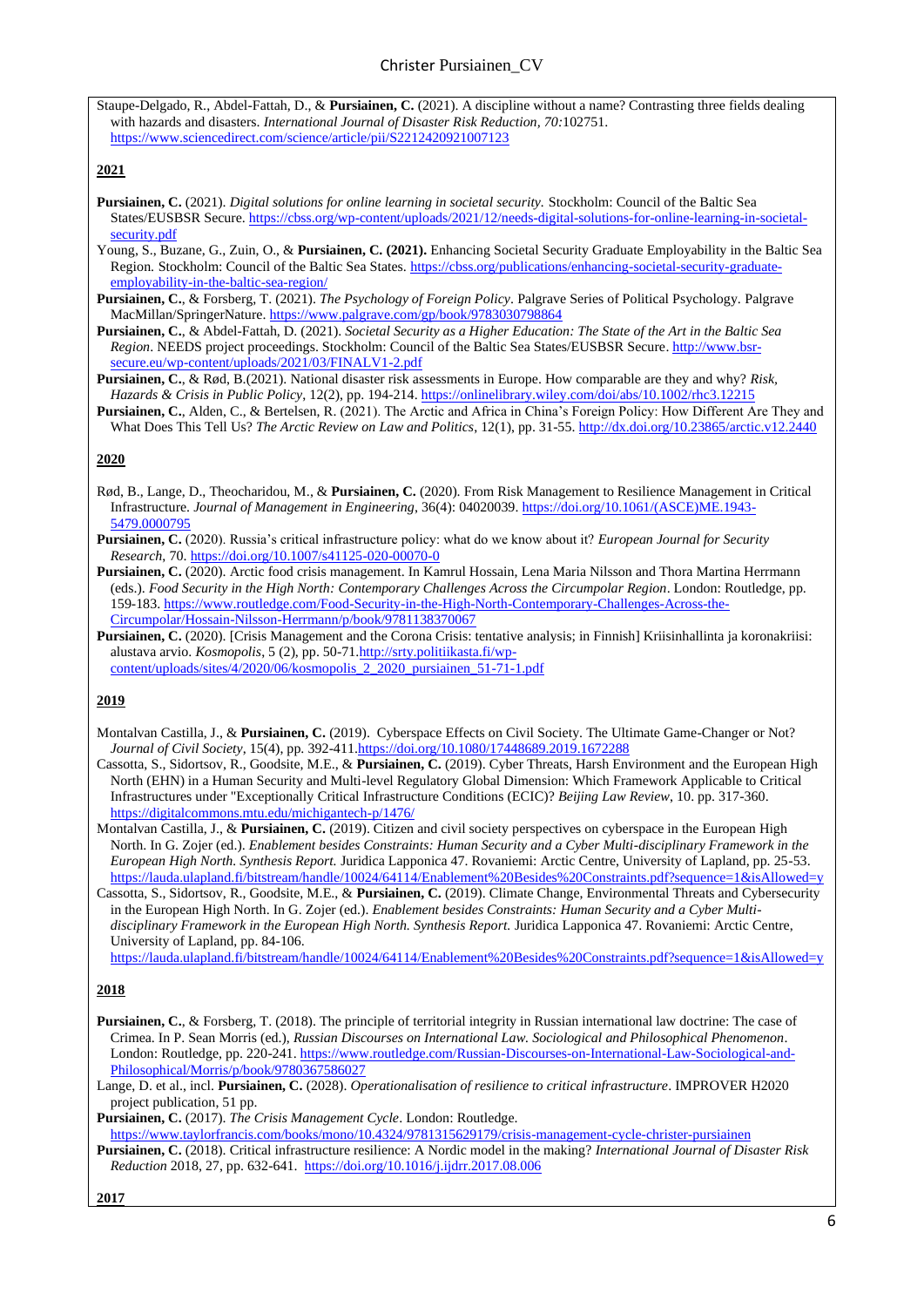Forsberg, T., & **Pursiainen, C.** (2017). The Psychological Dimension of Russian Foreign Policy: Putin and the Annexation of Crimea. *Global Society*, 31(2), pp. 220-244.<https://doi.org/10.1080/13600826.2016.1274963>

**Pursiainen, C.** (2017). [Emanuel and Frederick. The Court Cembalist and his King; a double-biography on C.B.E Bach and Frederic the Great, in Finnish] *Emanuel ja Fredrik. Hovikuningas ja hänen kuninkaansa*. Jyväskylä: Docendo. <https://docendo.fi/sivu/tuote/emanuel-ja-fredrik/1960471>

**Pursiainen, C.**, Rød, B., Baker, G., Honfi, D., & Lange, D.J. (2017). Critical Infrastructure Resilience Index. In L. Walls, M. Revie and T.Bedford (eds.), *Risk, Reliability and Safety: Innovating Theory and Practice*. Boca Raton, FL.: CRC Press, pp. 2183-2189. <https://www.diva-portal.org/smash/record.jsf?pid=diva2%3A1067256&dswid=8469>

Rød, B., **Pursiainen, C.**, Reitan, N. K., Storesund, K., Lange, D. & Mira da Silva, M. (2017). Evaluation of resilience assessment methodologies. In M. Cepin and R. Briš (eds.), *Safety & Reliability, Theory and Applications*. Boca Raton: CRC Press, pp. 1039-1051. <https://www.diva-portal.org/smash/record.jsf?pid=diva2%3A1294881&dswid=8469>

#### **2016**

Gattinesi, P. et al., incl. **Pursiainen, C.** (2016). *The European reference network for critical infrastructure protection - Project first phase (2011-2014): from concept to implementation.* Luxemburg: Publications Office of the European Union. [https://erncip-](https://erncip-project.jrc.ec.europa.eu/sites/default/files/ReqNo_JRC98336_The%20European%20reference%20network%20for%20critical%20infrastructure%20protection%20Project%20first%20phase%202011-2014.pdf)

[project.jrc.ec.europa.eu/sites/default/files/ReqNo\\_JRC98336\\_The%20European%20reference%20network%20for%20critical%](https://erncip-project.jrc.ec.europa.eu/sites/default/files/ReqNo_JRC98336_The%20European%20reference%20network%20for%20critical%20infrastructure%20protection%20Project%20first%20phase%202011-2014.pdf) [20infrastructure%20protection%20Project%20first%20phase%202011-2014.pdf](https://erncip-project.jrc.ec.europa.eu/sites/default/files/ReqNo_JRC98336_The%20European%20reference%20network%20for%20critical%20infrastructure%20protection%20Project%20first%20phase%202011-2014.pdf)

**Pursiainen, C.**, & Matveeva, Angelica (2016). Initiating Trust in High Politics: The Gorbachev-Reagan Summit in Geneva 1985. *International Negotiation*, 21(1), pp. 104-134. <https://doi.org/10.1163/15718069-12341326>

**Pursiainen, C.**, & Rød, B. (Eds.) (2016). *Report on criteria for evaluating resilience*. IMPROVER H2020 project publication. <https://risefr.no/media/publikasjoner/upload/2016/ciri-approach-d2-2-final.pdf>

#### **2015**

**Pursiainen, C.**, & Forsberg, T. (2015). [Foreign Policy from the Ivory Tower; an IR textbook in Finnish] *Ulkopolitiikkaa norsunluutornista.* Tampere: Chan Puma House.

#### **2014**

**Pursiainen, C.**, & Gattinesi, P. (2014). *Towards Testing Critical Infrastructure Resilience*. Luxemburg: Publications Office of the European Union.<https://publications.jrc.ec.europa.eu/repository/handle/JRC89209>

#### **2013**

- **Pursiainen, C.** (2013). [Russia's Politics is a Theme, but where are the Researchers?; a popular article in Finnish] Venäjän politiikka puhuttaa, missä ovat politiikan tutkijat? In *Vie osaaminen yhteiskuntaan. Venäjän ja itäisen Euroopan tuntemuksen uudet suuntaviivat*. Helsinki: University of Helsinki, pp. 38-45.
- De Groeve, T. et al.; incl. **Pursiainen, C.** (2013). *Overview of Disaster Risks that the EU faces: Internal assessment based on JRC databases*. Luxemburg: Publications Office of the European Union. [https://ec.europa.eu/jrc/en/publication/eur-scientific](https://ec.europa.eu/jrc/en/publication/eur-scientific-and-technical-research-reports/overview-disaster-risks-eu-faces-internal-assessment-based-jrc-databases)[and-technical-research-reports/overview-disaster-risks-eu-faces-internal-assessment-based-jrc-databases](https://ec.europa.eu/jrc/en/publication/eur-scientific-and-technical-research-reports/overview-disaster-risks-eu-faces-internal-assessment-based-jrc-databases)
- **Pursiainen, C.**, & Gattinesi, P. (2013). *European CIP-related Testing Capabilities: Gaps and Challenges*. Luxemburg: Publication Office of the European Union. [https://vdocuments.mx/european-cip-related-testing-capabilities-gaps-and-a](https://vdocuments.mx/european-cip-related-testing-capabilities-gaps-and-a-repository-a-bitstream.html)[repository-a-bitstream.html](https://vdocuments.mx/european-cip-related-testing-capabilities-gaps-and-a-repository-a-bitstream.html)

**Pursiainen, C.**, & Gattinesi, P. (2013). *European Reference Network for Critical Infrastructure Protection: Thematic Areas. State of the Art.* Luxemburg: Publications Office of the European Union. <https://publications.jrc.ec.europa.eu/repository/handle/JRC82093>

#### **2012**

**Pursiainen, C.** (Ed.) (2012). *At the Crossroads of Post-Communist Modernisation. Russia and China in Comparative Perspective*. London: Palgrave Macmillan[. https://www.palgrave.com/gp/book/9780230363922](https://www.palgrave.com/gp/book/9780230363922)

#### **2011**

**Pursiainen, C.** (2011). Russia: Democracy with Adjectives. In E. Kahla (Ed.) *Between utopia and apocalypse: essays on social theory and Russia*. Helsinki: Kikimora, pp. 179-211.

**Pursiainen, C.** (2011). [Trotsky; a bibliography in Finnish] *Trotski.* Helsinki: Gummerus Kirjapaino. <https://www.gummerus.fi/fi/kirja/9789512090204/trotski/>

#### **2010**

**Pursiainen, C.** (2010). Baltic Sea Cooperation within an Intergovernmental Framework: Marine Environment and Maritime Safety. In *Towards new solutions in managing environmental crisis*. Helsinki: Helsinki University Printing House, pp. 37-40.

#### **2009**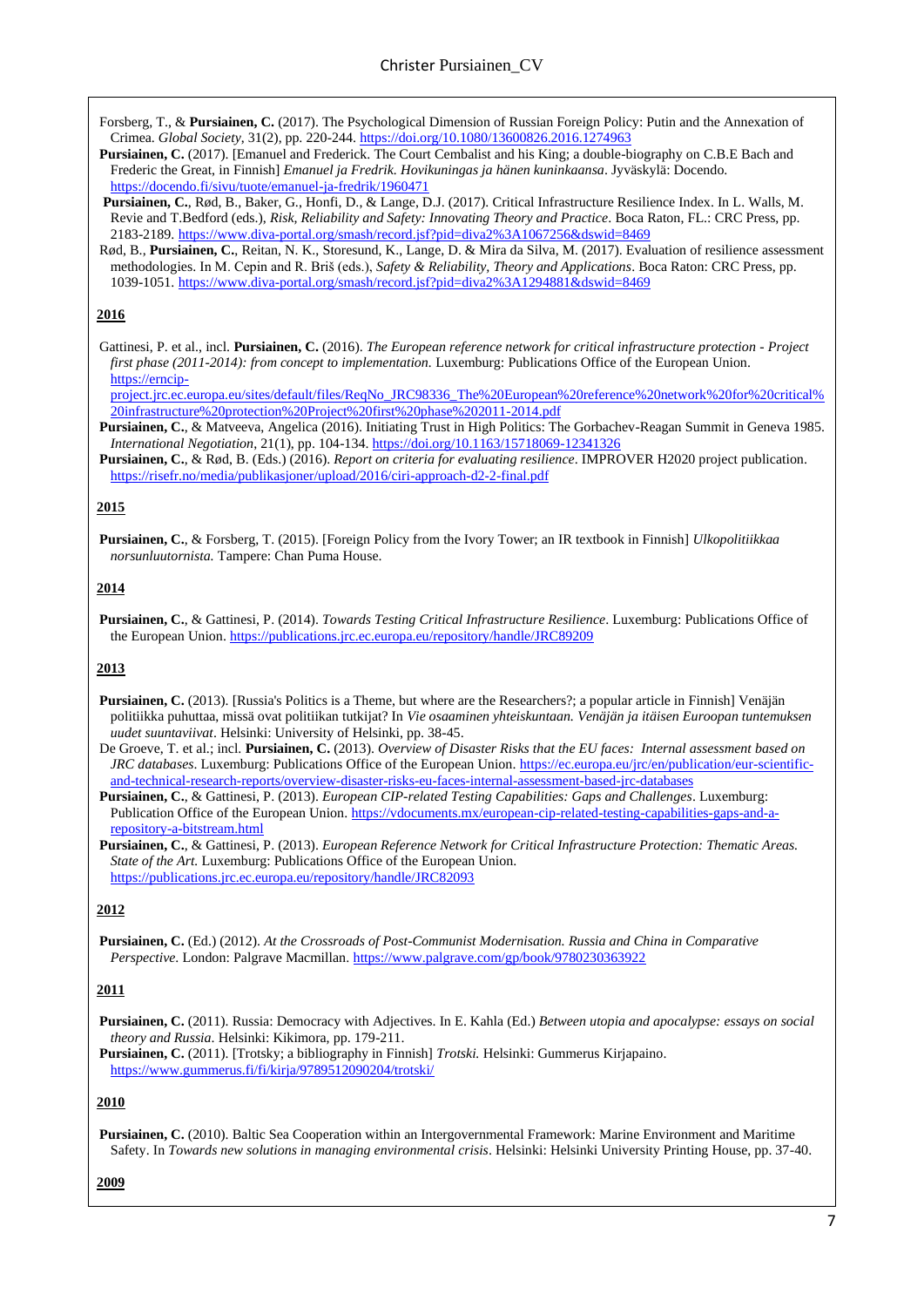- **Pursiainen, C.** (2009). The Challenges for European Critical Infrastructure Protection. *Journal of European Integration*, 31(6), pp. 721-739. <https://doi.org/10.1080/07036330903199846>
- **Pursiainen, C.**, & Löwendahl, B. (2009). Multilateral Cooperation and Spatial Development. *Informationen zur Raumentwicklung*, 8(9).

#### **2008**

- **Pursiainen, C.** (2008). Early Warning and Civil Protection: a Framework for Analysis and Action. In C. Pursiainen (Ed.). *Early Warning and Civil Protection: When Does it Work and Why Does it Fail?* Stockholm: Nordregio, pp. 23-56. [https://www.diva](https://www.diva-portal.org/smash/get/diva2:700398/FULLTEXT01.pdf)[portal.org/smash/get/diva2:700398/FULLTEXT01.pdf](https://www.diva-portal.org/smash/get/diva2:700398/FULLTEXT01.pdf)
- **Pursiainen, C.** (2008). Theories of Integration and the Limits of EU-Russian Relations. In Ted Hopf (ed.) *Russia's European Choices*. Palgrave Macmillan, pp. 149-185. [https://link.springer.com/chapter/10.1057/9780230612587\\_7](https://link.springer.com/chapter/10.1057/9780230612587_7)
- **Pursiainen, C.** (Ed.) (2008). *Early Warning and Civil Protection: When Does it Work and Why Does it Fail?* Stockholm: Nordregio[. https://www.diva-portal.org/smash/get/diva2:700398/FULLTEXT01.pdf](https://www.diva-portal.org/smash/get/diva2:700398/FULLTEXT01.pdf)

#### **2007**

- **Pursiainen, C.** (2007). Critical Infrastructure Protection in the Baltic Sea Region. In C. Pursiainen (Ed.) *Towards a Baltic Sea Region Strategy in Critical Infrastructure Protection*. Stockholm: Nordregio, pp. 1-54[. https://www.diva](https://www.diva-portal.org/smash/get/diva2:700420/FULLTEXT01.pdf)[portal.org/smash/get/diva2:700420/FULLTEXT01.pdf](https://www.diva-portal.org/smash/get/diva2:700420/FULLTEXT01.pdf)
- **Pursiainen, C.** (2007). *Does your community have an injury prevention programme? Eurobaltic Guidelines for Safety Promotion in the Baltic States Region* [Also in Finnish, German, Russian and Swedish]. Karlstad: Swedish Service Agency.
- **Pursiainen, C.** (2007). *Russia between integration and protectionism: international road transport, ports, and the forestry sector.* Stockholm: Nordregio. [http://norden.diva-portal.org/smash/record.jsf?faces](http://norden.diva-portal.org/smash/record.jsf?faces-redirect=true&aq2=%5B%5B%5D%5D&af=%5B%5D&searchType=SERIES&sortOrder2=title_sort_asc&query=&language=en&pid=diva2%3A700407&aq=%5B%5B%5D%5D&sf=all&aqe=%5B%5D&sortOrder=author_sort_asc&onlyFullText=false&noOfRows=50&dswid=-2828)[redirect=true&aq2=%5B%5B%5D%5D&af=%5B%5D&searchType=SERIES&sortOrder2=title\\_sort\\_asc&query=&language=](http://norden.diva-portal.org/smash/record.jsf?faces-redirect=true&aq2=%5B%5B%5D%5D&af=%5B%5D&searchType=SERIES&sortOrder2=title_sort_asc&query=&language=en&pid=diva2%3A700407&aq=%5B%5B%5D%5D&sf=all&aqe=%5B%5D&sortOrder=author_sort_asc&onlyFullText=false&noOfRows=50&dswid=-2828) [en&pid=diva2%3A700407&aq=%5B%5B%5D%5D&sf=all&aqe=%5B%5D&sortOrder=author\\_sort\\_asc&onlyFullText=false](http://norden.diva-portal.org/smash/record.jsf?faces-redirect=true&aq2=%5B%5B%5D%5D&af=%5B%5D&searchType=SERIES&sortOrder2=title_sort_asc&query=&language=en&pid=diva2%3A700407&aq=%5B%5B%5D%5D&sf=all&aqe=%5B%5D&sortOrder=author_sort_asc&onlyFullText=false&noOfRows=50&dswid=-2828) [&noOfRows=50&dswid=-2828](http://norden.diva-portal.org/smash/record.jsf?faces-redirect=true&aq2=%5B%5B%5D%5D&af=%5B%5D&searchType=SERIES&sortOrder2=title_sort_asc&query=&language=en&pid=diva2%3A700407&aq=%5B%5B%5D%5D&sf=all&aqe=%5B%5D&sortOrder=author_sort_asc&onlyFullText=false&noOfRows=50&dswid=-2828)

**Pursiainen, C.** (Ed.) (2007). *Towards a Baltic Sea Region Strategy in Critical Infrastructure Protection.* Stockholm: Nordregio. <https://www.diva-portal.org/smash/get/diva2:700420/FULLTEXT01.pdf>

#### **2006**

- **Pursiainen, C.** (2006). EU-Russian Cooperation Challenges for the EU. In Olav F. Knudesen (ed.), *Russia and the New Europe: Borderlands and Integration*. Stockholm: Swedish Institute of International Affairs, pp. 100-115.
- **Pursiainen, C.** (2006). Leaving the camps: The challenge of military conversion. *Journal of Nordregio*, 9(2) pp. 23-26.
- **Pursiainen, C.** (2006). *Regional Action Plan for Conversion in the Baltic Sea Region. Interreg III Project final report*. [Member of the editorial board]

**Pursiainen, C.**, & Forsberg, Tuomas (2006). Crisis Decision-Making in Finland: Cognition, Institutions, and Rationality. *Cooperation and Conflict* 2006, 41(3) pp. 235-260. <https://doi.org/10.1177/0010836706066558>

#### **2005**

- **Pursiainen, C.** (2005). [From Words to Action: The Theories of Integration and the EU-Russia Relations; in Russian] Ot slov k delu: Teorii integratsii i otnoshenija EC-RF. *Sovremennaja Evropa* (2).
- **Pursiainen, C.** (2005). Nuclear Safety and Environmental Risks in Northwest Russia: A Source of Cooperation and Conflict. In J. Hedenskog et al. (Eds.). *Russia as a Great Power. Dimensions of Security under Putin.* London: Routledge. [https://www.routledge.com/Russia-as-a-Great-Power-Dimensions-of-Security-Under-Putin/Hedenskog-Konnander-Nygren-](https://www.routledge.com/Russia-as-a-Great-Power-Dimensions-of-Security-Under-Putin/Hedenskog-Konnander-Nygren-Oldberg-Pursiainen/p/book/9780415651578)[Oldberg-Pursiainen/p/book/9780415651578](https://www.routledge.com/Russia-as-a-Great-Power-Dimensions-of-Security-Under-Putin/Hedenskog-Konnander-Nygren-Oldberg-Pursiainen/p/book/9780415651578)
- **Pursiainen, C.**, Hellenberg, T., & Hedin, S. (2005). *Civil protection systems in the Baltic Sea region : towards integration in civil protection training*. Helsinki: Aleksanteri Institute, University of Helsinki.
- Hedenskog, J., Nygren, B., Oldberg, I., Konnander, V., & **Pursiainen, C.** (Eds.) (2005). *Russia as a Great Power. Dimensions of Security under Putin*. London: Routledge.
- **Pursiainen, C.**, & Medvedev, Sergei (2005). Road Map. In Christer Pursiainen and Sergei Medvedev (eds.) *Towards the Kaliningrad partnership in EU-Russia relations a road map into the future / Kaliningradskoe partnerstvo v otnošenijach Rossii i ES*. Moscow: RECEP.
- **Pursiainen, C.**, & Medvedev, Sergei (eds.) (2005). *Towards the Kaliningrad partnership in EU-Russia relations a road map into the future / Kaliningradskoe partnerstvo v otnošenijach Rossii i ES.* Moscow: RECEP.
- **Pursiainen, C.**, & Sergei, Medvedev (eds.) (2005). *The Bologna process and its implications for Russia: the European integration of higher education*. Moscow: RECEP.

#### **2004**

- **Pursiainen, C.**, & Hellenberg, T. (2004). Finnish Crisis Decision-Making: The Case of 9/11. *Yearbook of Finnish foreign policy 2004*, pp. 79-96.
- **Pursiainen, C.**, Hellenberg, T., & Kivelä, H-M. (2004). [Defence Forces and Internal Security; in Finnish] *Puolustusvoimat ja sisäinen turvallisuus.* Aleksanteri Papers(2). Helsinki: University of Helsinki.

**Pursiainen, C.** (2007). [Russia plays with the well-known cards; in Finnish] Venäjä iskee pöytään vanhat valtit. *Ulkopolitiikka*, 3, pp. 12-16.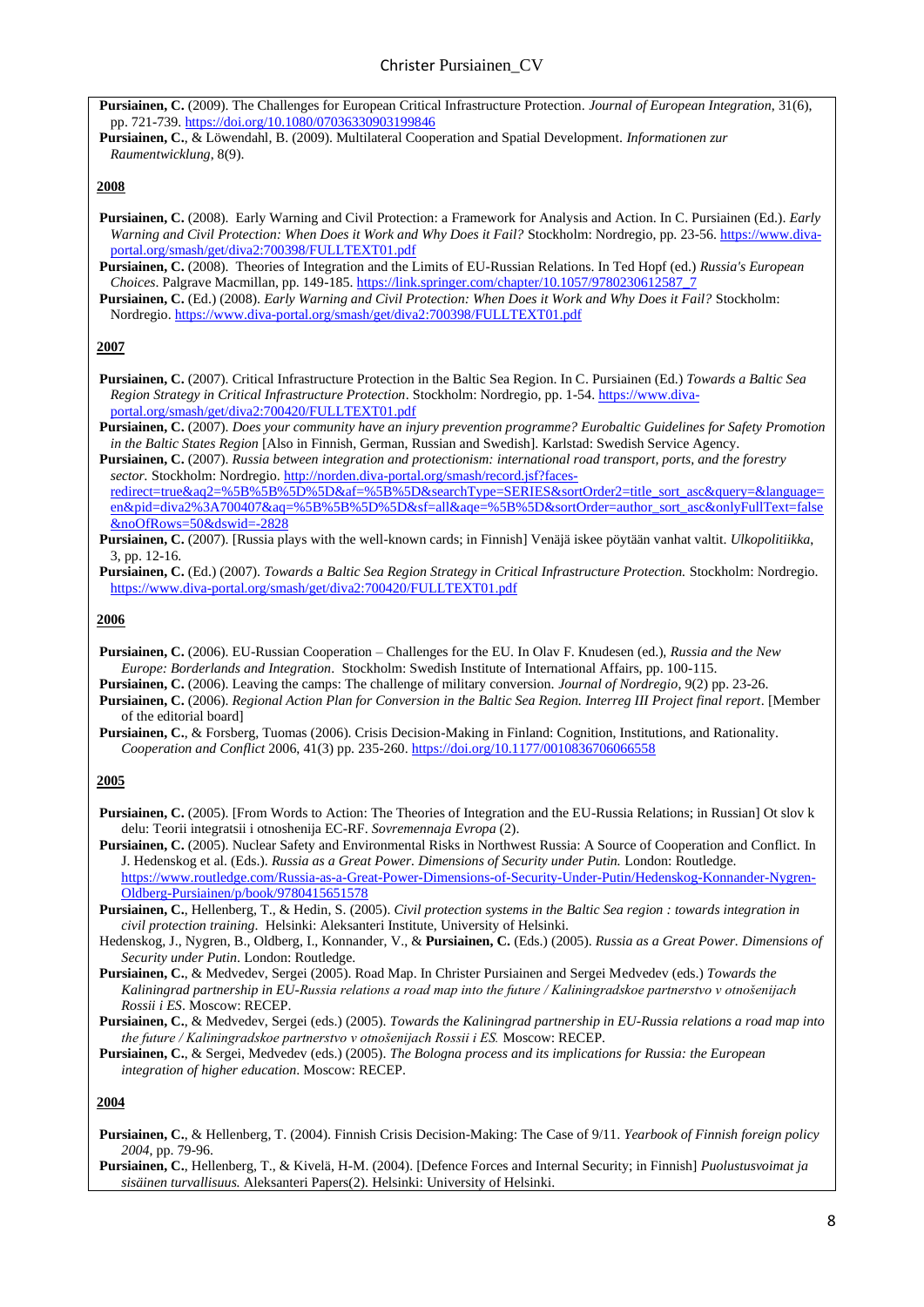**Pursiainen, C.**, Kivelä, H-M., & Hellenberg, T. (2004). [Defence Forces and International Civil Crisis Management; in Finnish] *Puolustusvoimat ja kansainvälinen siviilikriisinhallinta*. Helsinki: Aleksanteri-instituutti, University of Helsinki. **Pursiainen, C.**, & Patomäki, H. (2004). The State and Society in Russia. In Egle Rindzeviciute (ed.) *Contemporary change in Russia : in from the margins?* Stockholm: Södertörns högskola, pp. 55-93.

#### **2003**

- **Pursiainen, C.** (2003). Finland's NATO Option and Russia. *Yearbook of Finnish foreign policy 2003*, pp. 21-38. **Pursiainen, C.** (2003). Regionology and Russian Foreign Policy - Identifying the Theoretical Alternatives. In G.P. Heard & A. Aldis (eds.) *Russian Regions and regionalism: Strength through Weakness.* RoutledgeCurzon, pp. 82-100. [https://www.routledge.com/Russian-Regions-and-Regionalism-Strength-through-Weakness/Aldis-](https://www.routledge.com/Russian-Regions-and-Regionalism-Strength-through-Weakness/Aldis-Herd/p/book/9780415515078)[Herd/p/book/9780415515078](https://www.routledge.com/Russian-Regions-and-Regionalism-Strength-through-Weakness/Aldis-Herd/p/book/9780415515078)
- **Pursiainen, C.**, & Forsberg, T. (2003). [Finnish Crisis Decision Making; in Finnish] Suomalainen kriisipäätöksenteko. In Tuomas Forsberg, Christer Pursiainen et al. (Eds.) [Finland and Crises. From the 'Years of Danger' to Terror Attacks; in Finnish] *Suomi ja kriisit. Vaaran vuosista terrori-iskuihin*. Helsinki: Gaudeamus, pp. 9-28.
- **Pursiainen, C.**, & Hellenberg, T. (2003). [The Terror Attacks in the U.S. in 2001; in Finnish] Yhdysvaltain terrori-iskut 2001. In T. Forsberg, C. Pursiainen et al. (Eds.) [Finland and Crises. From the 'Years of Danger' to Terror Attacks; in Finnish] *Suomi ja kriisit. Vaaran vuosista terrori-iskuihin*. Helsinki: Gaudeamus, pp. 283-314.
- **Pursiainen, C.**, & Saari, S. (2003). [Finland and the Disintegration of the Soviet Union; in Finnish] Suomi ja Neuvostoliiton hajoaminen. In T. Forsberg, C. Pursiainen et al. (Eds.) [Finland and Crises. From the 'Years of Danger' to Terror Attacks; in Finnish] *Suomi ja kriisit. Vaaran vuosista terrori-iskuihin.* Helsinki: Gaudeamus, pp. 115-188.
- Forsberg, T., **Pursiainen, C.**, Visuri, P., & Lintonen, R (Eds.) (2003). [Finland and Crises. From the 'Years of Danger' to Terror Attacks; in Finnish] *Suomi ja kriisit. Vaaran vuosista terrori-iskuihin.* Helsinki: Gaudeamus.

#### **2002**

- **Pursiainen, C.** (2002). [E 18 Road development conditions in North-West Russia; in Finnish] *E 18 tien kehittämisselvitys. Erillisselvitys Venäjän ja erityisesti Luoteis-Venäjän kehitysnäkymistä liikenteen näkökulmasta*, Tiehallinto/LT-Consultants Ltd.
- **Pursiainen, C.** (2002). Soft Security Problems of Northwest Russia. In Holger Moroff (ed.) *European soft security policies: the northern dimension.* Helsinki: The Finnish Institute of International Affairs/Berlin: Institut für Europäische Politik, pp. 107- 149.
- **Pursiainen, C.**, & Saari, Sinikukka. (2002). *Et tu Brute! Finland's Nato Option and Russia*. Helsinki: The Finnish Institute of International Affairs.

#### **2001**

- **Pursiainen, C.** (2001). [Civil society and the state. Round table. Stenographic notes; in Russian] *Grazhdanskoe obshcshestvo i vlast'. Kruglyj stol.* Sankt-Peterburg, 28 June. Stenograficheskij otchet.
- **Pursiainen, C.** (2001). Finland and Russia. In Bo Huldt, Teija Tiilikainen, Tapani Vaahtoranta and Anna Helkama-Rågård (eds.) *Finnish and Swedish Security*. Stockholm: The Swedish Defence Academy, pp. 142-173.
- **Pursiainen, C.** (2001). [Finland as a Neighbour to the West; in Finnish] Suomi länsinaapurina. *Ulkopolitiikka*, 38(4), pp. 101- 115.
- **Pursiainen, C.** (2001). [Russia -- from One Crisis to Another; in Finnish] Venäjä kriisistä toiseen? In *Studia Generalia 2001*. *Kriisikattilat ja uskonnot maailmanpolitiikassa.* Helsinki: Yliopistopaino, pp. 39-50.
- **Pursiainen, C.** (2001). *Soft security problems in Northwest Russia and their implications for the outside world: a framework for analysis and action*. UPI working papers 31. Helsinki: Finnish Institute of International Affairs.
- **Pursiainen, C.** (2001). [The Cycle of Finlandization; in Finnish] Suomettumisen sykli. In Johan Beckman (ed.) *Entäs kun tulee se yhdestoista? Suomettumisen uusi historia.* Juva: WSOY, pp. 542-553.
- **Pursiainen, C.**, & Jakobson, L.. (2001). *At the crossroads of post-communist modernisation. Russia and China in comparative perspective.* Paper presented at the International Studies Association Convention, Chicago, Feb. 24. UPI working papers 30. Helsinki: Finnish Institute of International Affairs.

#### **2000**

- **Pursiainen, C.** (2000). [Civil Society in Russia; in Norwegian and Swedish] Sivilt samfunn i Russland. In C. Pursiainen (Ed., special issue), *Nordisk Østforum*, 3(1).
- **Pursiainen, C.** (2000). Finland's Policy Towards Russia: How to Deal With the Security Dilemma. *Yearbook of Finnish Foreign Policy 2000*, pp. 63-84.
- **Pursiainen, C.** (2000). *Russian Foreign Policy and International Relations Theory.* London: Routledge.
- <https://www.routledge.com/Russian-Foreign-Policy-and-International-Relations-Theory/Pursiainen/p/book/9781138256705> **Pursiainen, C.** (2000). Space, Time, and the Russian Idea. In Jeremy Smith (ed.), *Beyond the Limits: The Concept of Space in Russian History and Culture.* Helsinki: Finnish Literature Society, pp. 71-93.
- **Pursiainen, C.r** (2000). [The European Union and the Russian Democracy; in Russian] Evropeyskij Sojuz i rossijskaja demokratija. *Konstitutsionnoe pravo: Vostochno-evropejskoe obozrenie*, 30(1).
- **Pursiainen, C.** (2000). [The Influence of the International Community to Russia's Policy Towards Chechnya: Three Interpretations; in Finnish] Kansainvälisen yhteisön vaikutus Venäjän Tshetshenian-politiikkaan: kolme tulkintaa. *Ulkopolitiikka* 2000 (1), pp. 86-95.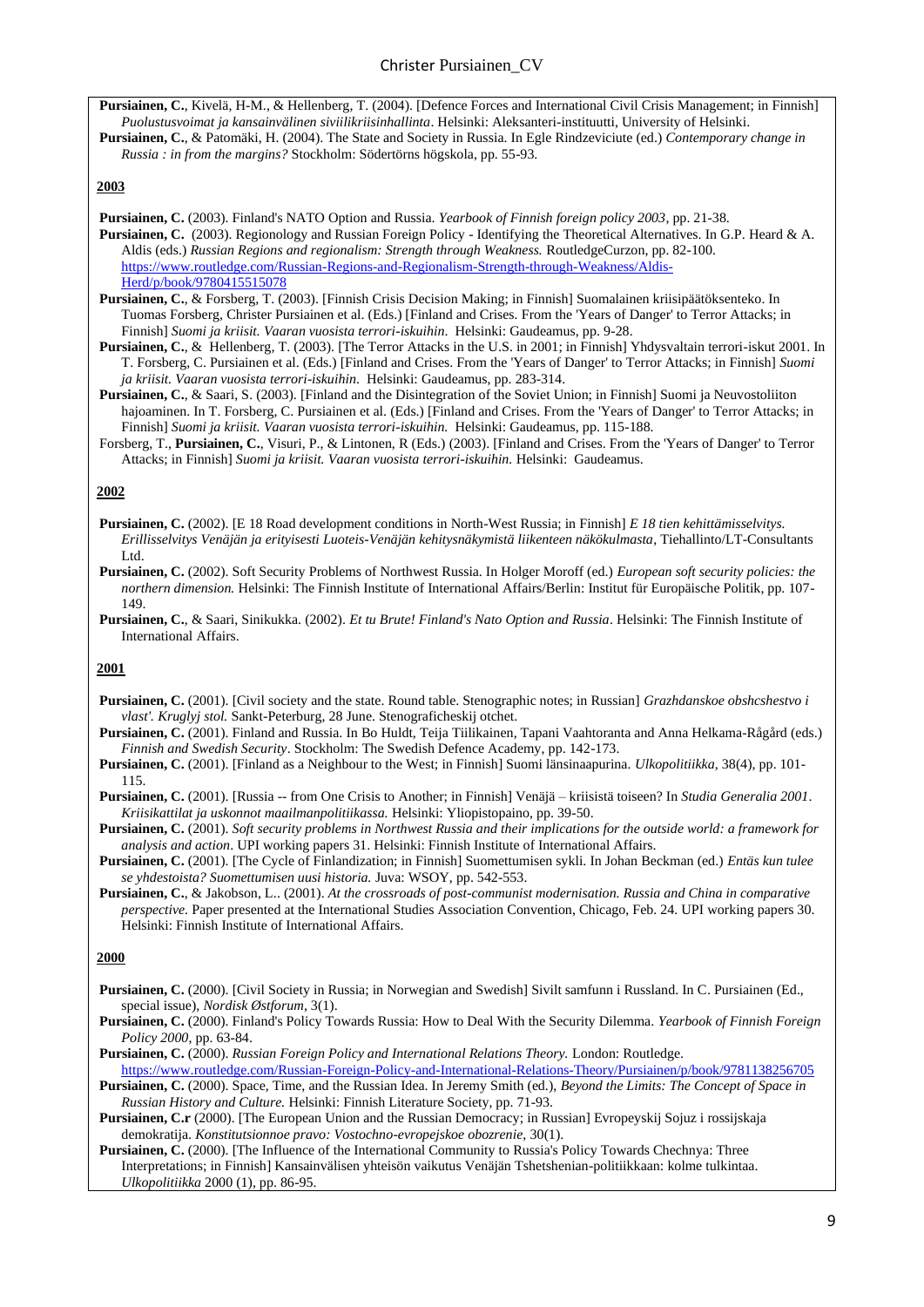Christer Pursiainen\_CV

**Pursiainen, C.** (2000). [The Relation Between the State and Society in Russia. Trends and Structures; in Swedish] Förhållandet mellan stat och samhälle i Ryssland: Trender och strukturer. *Nordisk Østforum* 2000 (3), pp. 7-16.

**Pursiainen, C.** (2000). The Role of Civil Society in Russian Foreign Policy: Actor, Factor, or Outsider? In Jakub Godzimirsky (ed.) *New and Old Actors in Russian Foreign Policy*. Norwegian Institute of International Affairs, pp. 171-196.

**Pursiainen, C.** (2000). Trends and Structures in Russian State/Society Relations; published in Heikki Patomäki (ed.) *Politics of Civil Society: A Global Perspective on Democratisation*, NIGD 2/2000, Helsinki & Nottingham, pp. 19-28.

**Pursiainen, C.**, Jänis, I., & Forsberg, T. (2000). *The condition of democracy in Russia, the party system and the State Duma.* Helsinki: The Finnish Institute of International Affairs.

#### **1999**

- **Pursiainen, C.** (1999). Can Russia Become Democratic? In Eunsook Chung (ed.) *Russia in Asia and Europe in the 21st Century*. Seoul: The Sejong Institute, pp. 3-27.
- **Pursiainen, C.** (1999). *Finland's security policy towards Russia: from bilateralism to multilateralism.* Helsinki: Finnish Institute of International Affairs.
- **Pursiainen, C.** (1999). [Russia and the Kosovo Crisis: Interpretation, Reaction and Threat Pictures; in Finnish] Venäjä ja Kosovon kriisi: tulkinta, reaktio ja uhkakuvat. *Ulkopolitiikka*, 36, pp. 64-72.

**Pursiainen, C.** (1999). The Impact of International Institutions on Russia's Behavior: The Case of the OSCE and Chechnya. In Ted Hopf (ed.), *Understandings of Russian Foreign Policy*. Penn State University Press, pp. 109-169. <https://www.psupress.org/books/titles/0-271-01914-x.html>

**Pursiainen, C.** (1999). [The Russian Idea, Utopia, and Mission; in Finnish] *Venäjän idea, utopia ja missio.* Helsinki: Gaudeamus.

**Pursiainen, C.**, Doty, A., & Forsberg, T. (1999). *Business elites and Russian foreign policy.* (Based on S. Medvedev's larger work.) Helsinki: Finnish Institute of International Affairs.

**Pursiainen, C.**, Forsberg, T. et al. (1999). *Foreign Policy of the Communists.* Helsinki: Finnish Institute of International Affairs.

- **Pursiainen, C.**, Forsberg, T. et al. (1999). *The Prospects for Russian Development and Their Implications for Finland*. Helsinki: Finnish Institute of International Affairs.
- **Pursiainen, C.**, Forsberg, T. et al. (1999). *The Third Force -- Yuri Luzhkov and the Fatherland*. Helsinki: Finnish Institute of International Affairs.
- Patomäki, H., & **Pursiainen, C.** (1999). Western Models and the Russian Idea: Beyond Inside/Outside in the Discourses on Civil Society. *Millennium: Journal of International Studies*, 28(1), pp. 53-78. <https://doi.org/10.1177/03058298990280010901>

#### **1998**

- **Pursiainen, C.** (1998). *Beyond sovietology: International relations theory and the study of Soviet/Russian foreign and security policy.* Helsinki: The Finnish Institute of International Affairs.
- **Pursiainen, C.** (1998). *Eurasianism and neo-eurasianism : the past, present, and postmodernity of a Russian integration ideology.* UPI working papers 5. Helsinki: Finnish Institute of International Affairs.
- **Pursiainen, C.** (1998). Pacta Sunt Servanta? The Development of the Sense of Community and the Principle of Obligation in Soviet and Russian Doctrines of International Law. *East European Politics* 1998, 14(3), pp. 84-108. <https://doi.org/10.1080/13523279808415383>
- **Pursiainen, C.** (1998). [The European Dimension of the Chechnya Crisis; in Russian] Evropejskij aspekt Chechenskogo krizisa. In *Sorok let rimskim dogovoram: Evropejskaja integratsija i Rossija*. Sankt Peterburg: Petropolis, pp. 198-207.
- **Pursiainen, C.**, Forsberg, T. et al. (1998). [The Prospects for Russian Development and Their Implications for Finland; in Finnish] *Venäjän kehitysvaihtoehdot ja niiden vaikutus Suomen valintoihin*. Finnish Institute of International Affairs 1998, Series: Venäjä 2000(1), 40 pp.

**Pursiainen, C.**, & Patomäki, H. (1998). *Against the state, with(in) the state, or a transnational creation: Russian civil society in the making?* UPI working papers 4. Helsinki: Finnish Institute of International Affairs.

#### **1997**

- **Pursiainen, C.** (1997). [Berdyayev and the Faith of Russia; in Finnish] Berdjajev ja Venäjän kohtalo. *Tiede & edistys*, 22(2), pp. 124-142.
- **Pursiainen, C.** (1999). *Modelling Russia's Crisis Decision-Making: The Case of Chechnya.* UPI Working Papers 2, Helsinki: The Finnish Institute of International Affairs.

#### **1996**

- **Pursiainen, C.** (1996). [International Security Regimes and Russia; an article in Finnish] Kansainväliset turvallisuusregiimit ja Venäjä. *Kosmopolis* 26(3).
- **Pursiainen, C.** (1996). [Political Science in Contemporary Russia; and article in Finnish] Politologia nyky-Venäjällä. *Politiikka*, (4) pp. 240-250.
- **Pursiainen, C.** (1996). [Russia's Decision Making and the Possibilities of the European Union Influence: The Case of Chechnya; in Finnish] *Venäjän päätöksenteko ja Euroopan unionin vaikutusmahdollisuudet: Tshetshenian tapaus. Helsinki:* The Finnish Institute of International Affairs.
- **Pursiainen, C.**, Heikka, H, & Patomäki, H. (1996). [Russia's development and the Action Options of the European Union; an article in Finnish] Venäjän kehitys ja Euroopan unionin toimintavaihtoehdot. *Ulkopolitiikka*, 33(1) pp. 11-18.

**Pursiainen, C.**, & Semchenko, A. (1996). Hammer, Sickle, and Book? Basic Policy Lines of the Communist Party of the Russian Federation. *Finnish Review of East European Studies*, (2), pp. 45-50.